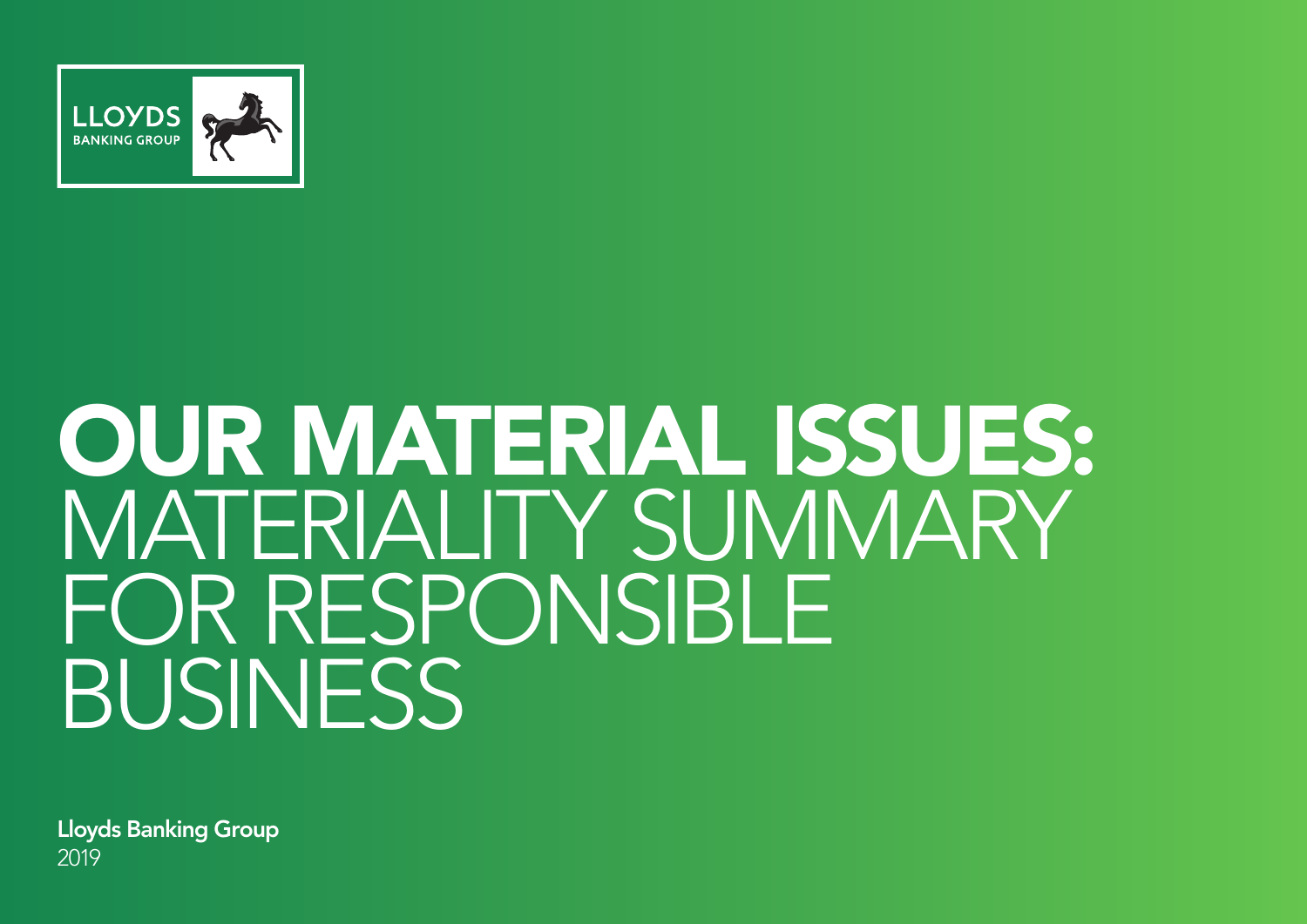# $A$   $A$   $D$   $Q$   $\oplus$

# Our Material Issues: Materiality Summary for Responsible Business

Engaging with our stakeholders is fundamental to ensuring we continue to support the economic, social and environmental challenges that the UK faces. It enables us to understand what is important to them and expectations of the Group.

#### How we engage with our stakeholders

We engage throughout the year in many different ways: during our regular business activities; in face-to-face meetings about specific issues, such as regulation or financial performance; and increasingly through new media, such as digital broadcasts. We also invite stakeholders to participate in an annual materiality assessment, asking them to tell us what they feel is a priority. This feedback helps us shape our strategy and reporting.

#### Our materiality approach

Materiality is the process of consulting an organisation's internal and external stakeholders, to determine which key issues are the most important to them and their organisations.

We used an independent materiality specialist to undertake this assessment on our behalf, ensuring stakeholders were able to be honest in their opinions, and the findings were impartial.

## The process we follow

Good practice materiality assessment comprises four stages: issue identification, prioritisation, validation and review. Through this process a wide range of issues relating directly to environmental, social and governance (ESG) impacts were identified.

These were informed by our Group strategic priorities, dedicated insight sources from established surveying organisations including Ipsos Mori and YouGov, as well as internal colleague surveys and analysis of the financial sector. Additionally a wide range of in depth interviews with key stakeholders were held. They were invited to rank key issues as well as tell us what mattered to them, and how we were tackling those issues, both good and bad.

This year we also updated and improved our scoring calculation process. Issues and changes compared to last year were also logged and recorded.



# 66

We used an independent specialist to undertake the materiality assessment on our behalf, ensuring stakeholders were able to be honest in their opinions.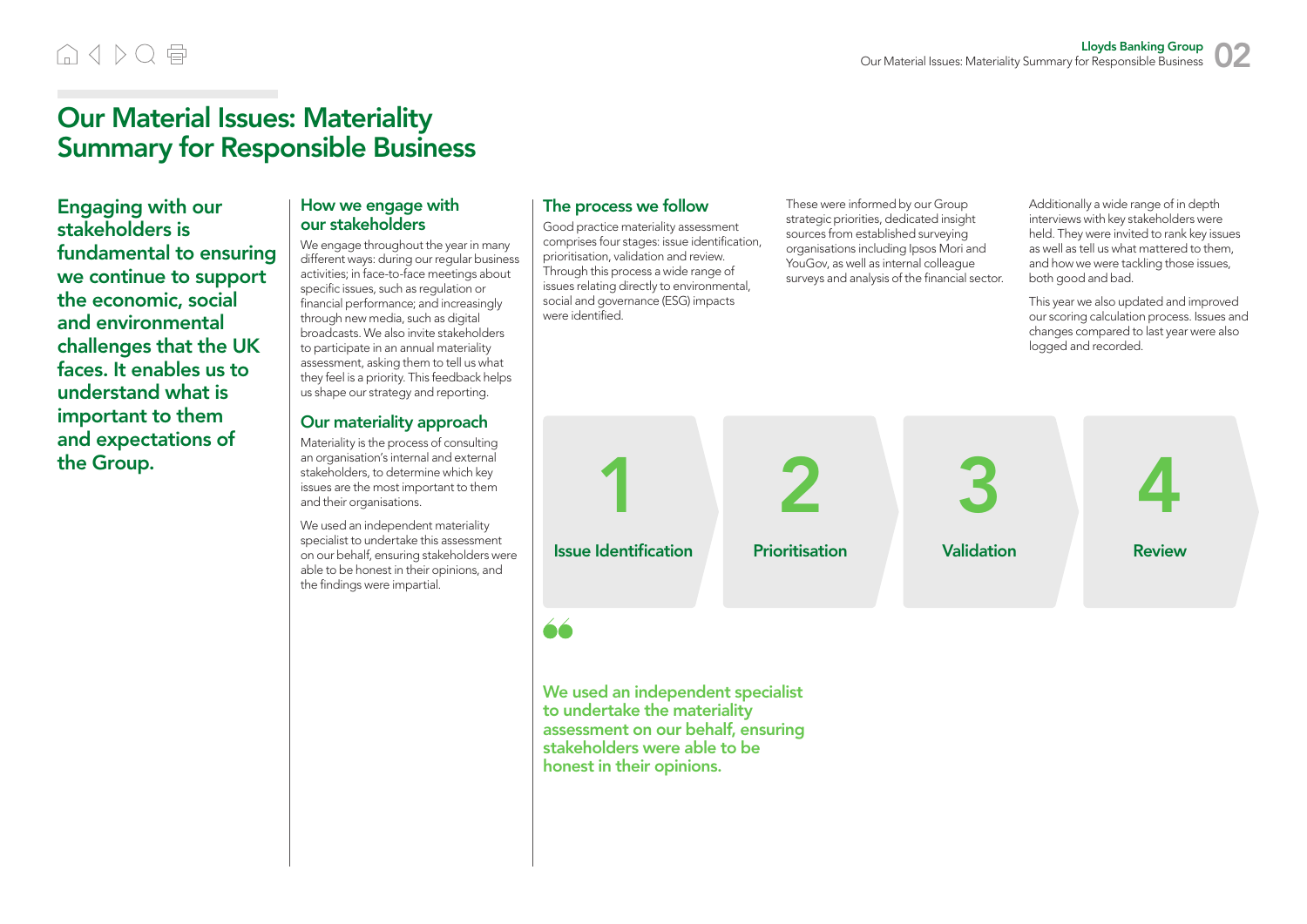# $\bigcirc$

### Our Material Issues: Materiality Summary for Responsible Business continued



#### How materiality informs our reporting

The findings of the materiality assessment were discussed and validated internally. Our Responsible Business and Investor Relations teams, with our independent specialists, thoroughly reviewed the process and its outcomes. The themes ranked as most material directly inform the Responsible Business update in our 2019 Annual Report and Accounts, Responsible Business Report, and additional reporting documentation.

#### Key material themes for stakeholders in 2019

Our assessment shows a range of material ESG themes with a clear grouping into three levels of priority for our stakeholders. The themes identified reflect the type of business Lloyds Banking Group is, and also the market and sector we operate in. They are all important topics and relevant to our business.

What follows is a summary of these three priority groupings, showing where relevant reporting content can be found in our annual report.

> Find out more on our reporting website: www.lloydsbankinggroup. com/our-group/responsiblebusiness/reporting-centre